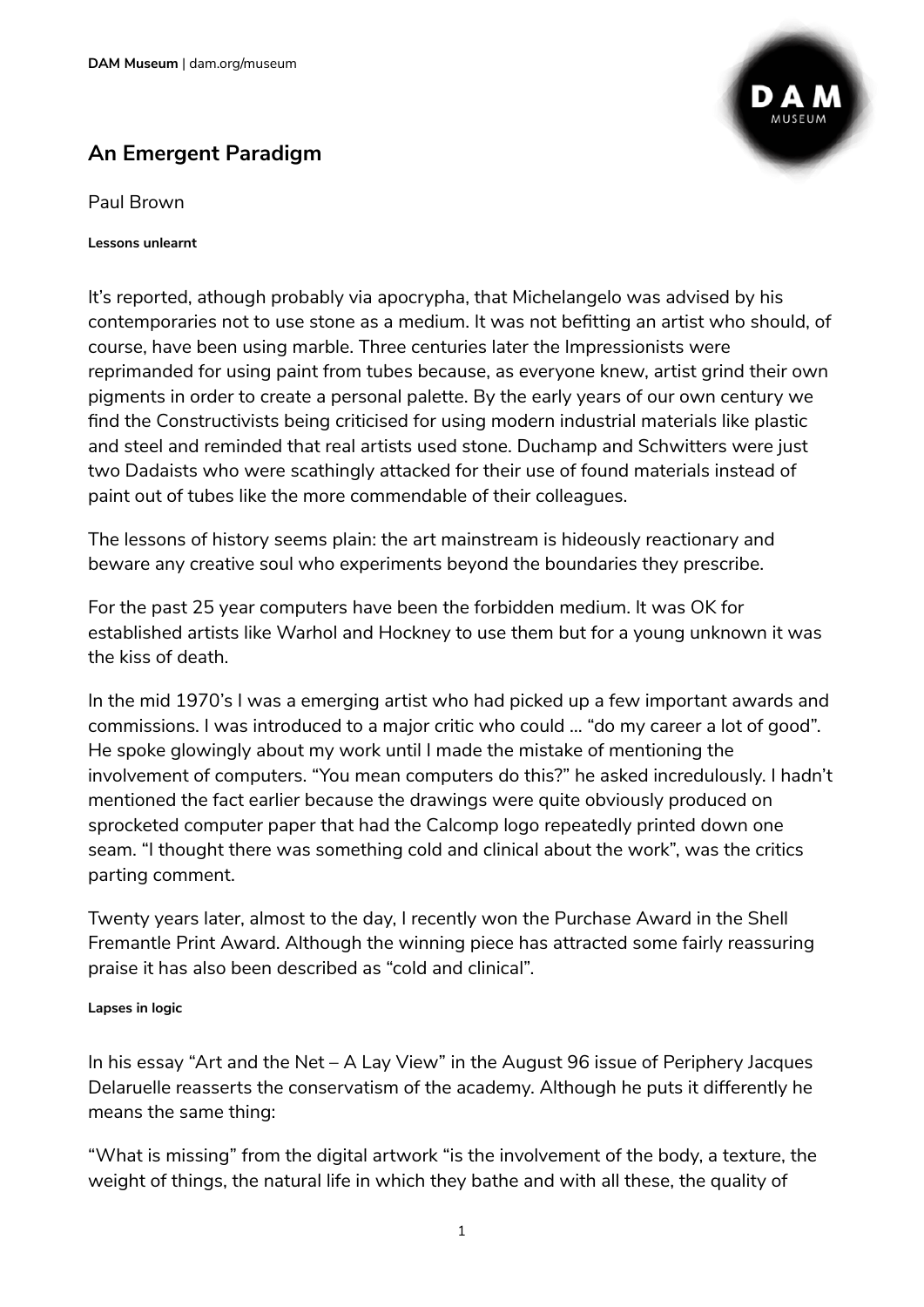attention necessary for a text or an image to be seized and then transformed by the imagination." (This authors words in italic).

Later he goes on to say:

"Little time has been devoted to the question of what is actually lost in the digitisation process".

His meaning is clear, the digital, or computational process is defined as a destructive process by the use of the word "loss". For Delaruelle, this process has no role in "creative" activity.

It would be petty of me to highlight all the logical discrepancies in Delaruelle's text but his use of the word "digitisation" is symptomatic of the fallacy of his argument. Digitisation goes back well beyond computer technology and, in the form of half-tones, is the main way that images have been reproduced in print. The original continuous tone image is sampled (in the pre-computer days using an optical filter) to produce different size dots of solid colour ink that the eye merges and, by so doing, reconstructs the continuity of tone of the original.

This kind of digitisation is acceptable to Delaruelle:

… "it" is "difficult for me to believe that one can `read'" … "a digital image in the same way one looks at a printed" that is to say – digitised "image". (This authors word in italic).

As any student of philosophy will be aware we are now in dangerous territory. A distinction has been drawn between one state and another where the "naming" or "placement" of the distinction is ambiguous. As Spencer Brown makes clear in the opening definition of his masterwork the "Laws of Form":

"Distinction is perfect continence."

Lest there is any ambiguity he comments further:

"Once a distinction is drawn, the spaces, states, or contents on each side of the boundary, being distinct, can be indicated." (1)

Delaruelle's distinction is incontinent and it pretty soon becomes clear that, rather than stating an defensible position, he has, like a politician in retreat, resorted to the use of broadband rhetoric to protect a prejudice. He doesn't like art that involves computers. His opinion can be summarised in just seven words.

### **Beyond the gilded frame**

Readers may now be surprised to learn that I agree wholeheartedly that so-called computer and network art, with few but notable exceptions, exhibits a dire lack of value. I'm even game to include most, if not all, of my own work in that category. However I am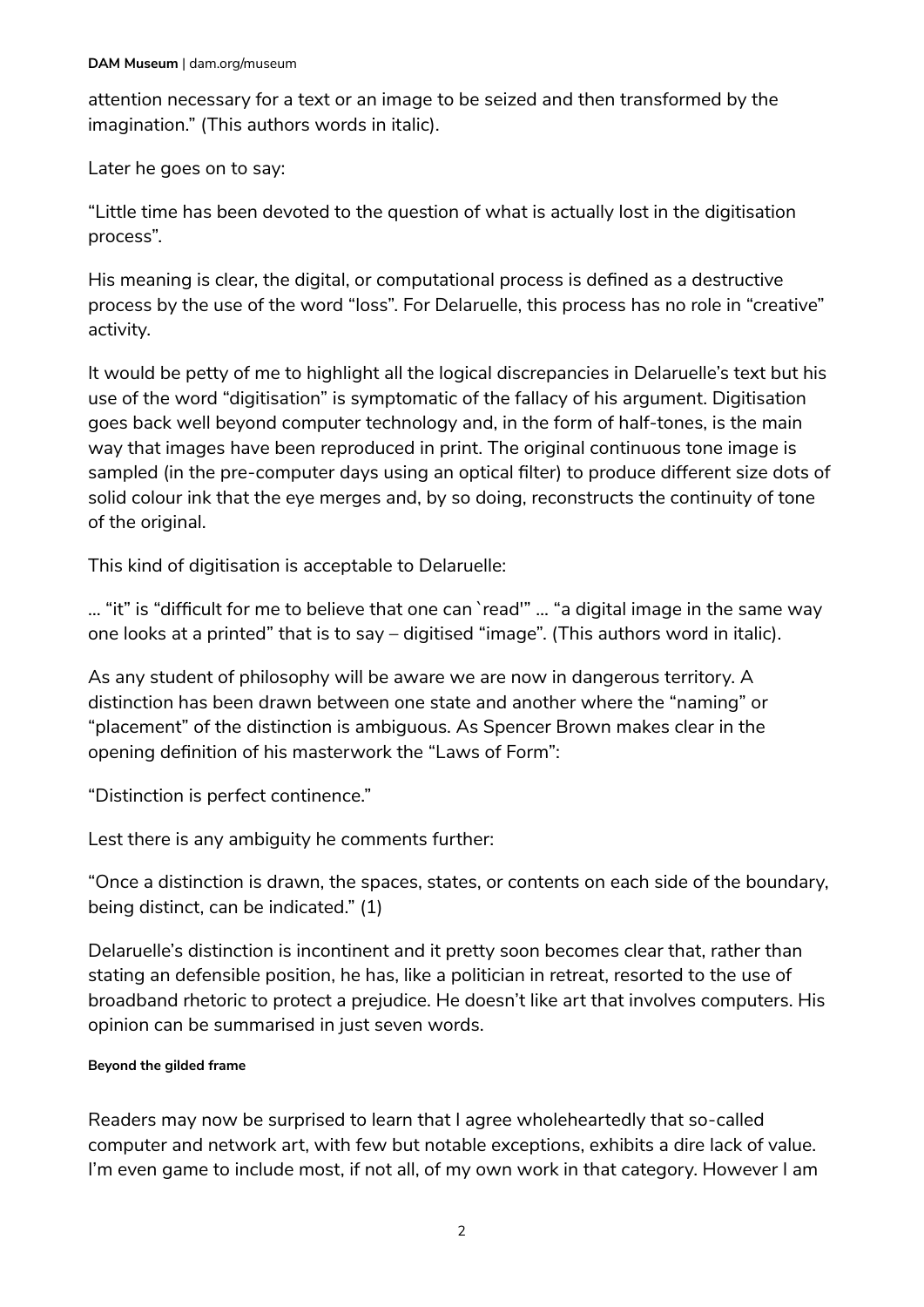quite convinced that the computational metamedium is the future medium of choice for the arts. How can I justify such optimism?

The internet began in the 1960's as an attack-proof communication system for the US Defence Department. Soon afterward artists like Roy Ascott (in the UK); Carl Loeffler (founder of ArtComTV in San Francisco) and Kit Galloway and Sherrie Rabinowicz (founders of the Video Cafe in Santa Monica) began using telecommunication systems. Galloway and Rabinowicz' "Virtual Space" (1977) is typical. Two groups of dancers, one on the USA's East Coast, the other on the West, were able to perform together via bidirectional satellite links and video compositing and projection tools.

In the 1980's the "Aesthetics of Telecommunications" group was founded by Fred Forest and Mario Costa. Earlier this year Australians had the opportunity of seeing the work of one of their members when Stephan Barron exhibited at the Adelaide Festival (2). Despite equipment problems which closed the show early Barron exhibited two works.

DAY AND NIGHT used the internet to link Adelaide with a gallery in Sao Paulo. On the roof of each gallery video cameras pointed at the sky. The digitised images were communicated to each other site where they were mixed and displayed. The two cities are 12 hours apart – as the sun sets in Adelaide it rises in Sao Paulo. The exhibited images were a dynamic mixture of the sky at day and night.

In OZONE the Adelaide gallery was linked to Paris. In Adelaide the atmospheric ozone hole was sampled, in Paris the ozone in car exhaust fumes was digitised. Here again the internet transferred data back and forth and it was used to "play" prepared pianos.

Art-Reseaux (3) is an international group who's members began using fax communication. In 1992 in Paris I saw documentation of one of their events. Two fax machines were linked with a single loop of paper. One sending, the other receiving. The loop of paper travelled between the machines over a table where participants drew and collaged onto the surface. The result was sent to another international location with a similar setup. And so on until the faxed image returned via the receiving machine in Paris. It was a digital "orbit" of the planet.

Works like these (4) evolve from the experimental art of the 1960's and help undermine the modernist aesthetic of "intrinsic" value and the "grand narrative" of the gilded frame. Artworks become valueless and their relevance is as a signifier, their content becomes extrinsic dialogue and interpretation.

### **User Friendly – a metaphor for the past**

In January 1994, the internet was popularised by a user-friendly "browser" called Mosaic. Soon millions of affluent first world citizens would discover that it was just as easy, and cheap, to create their own publications. It was vanity publishing gone mad.

User friendly interfaces use metaphor in order to work. Their message is simple: you don't need to learn anything new to use this software. Digital Darkroom software mimics real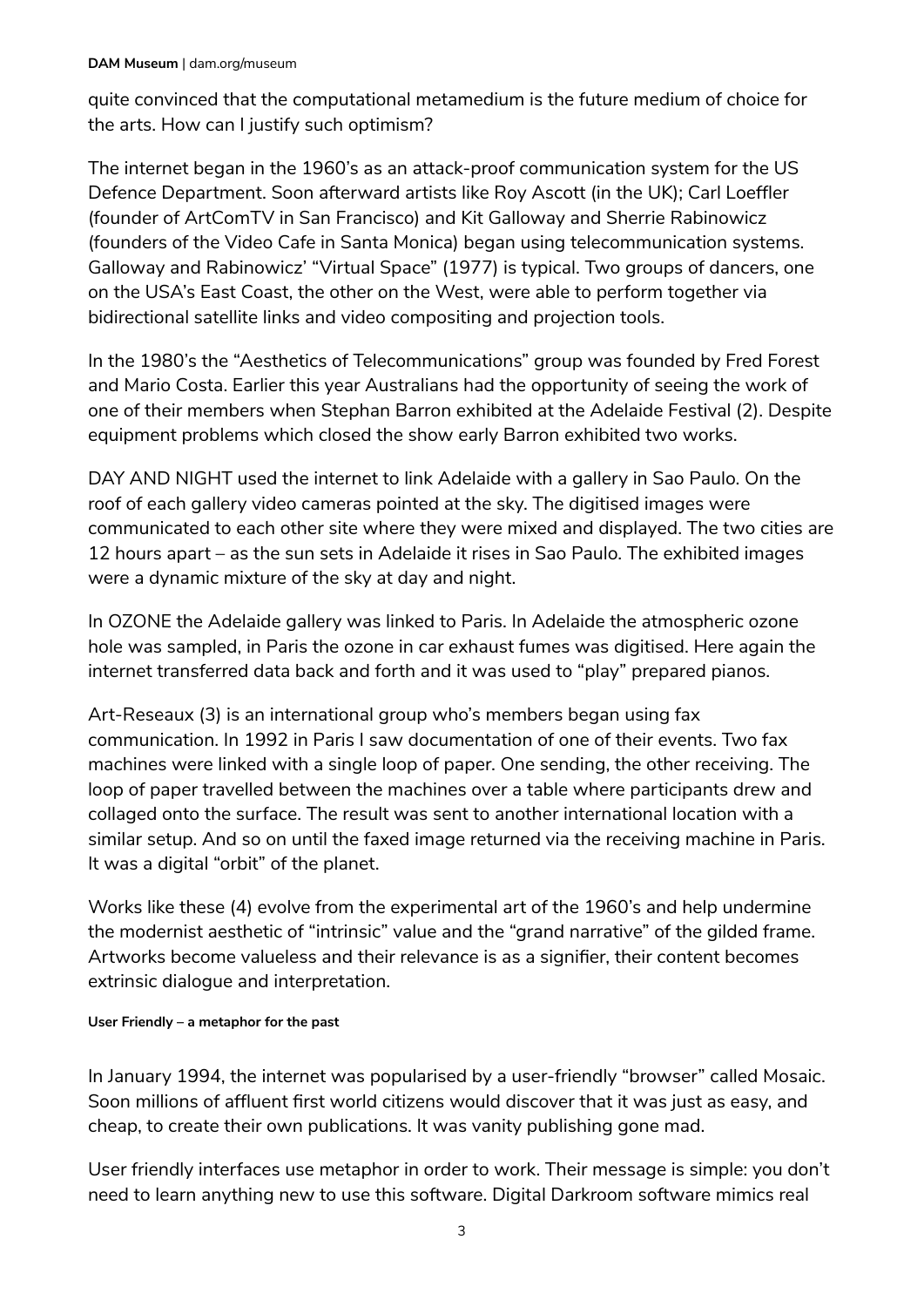#### **DAM Museum** | dam.org/museum

chemical and optical processes. Illustration packages imitate technical pen and french curve. The metaphor is clearly to the existing, established paradigm.

And so Mosaic, and the Netscape empire it spawned, reinforces and mimics the printed "page" and architectural "site". User friendly interfaces have broadened the franchise and are egalitarian but at this cost – they reinforce the past at the expense of the future.

Instead of promoting the computational metamedium as a new and unique potential for the arts they have straight-jacketed it into the current media paradigm. And here is the source of my, and I'd like to suggest Jacques Delaruelle's, discomfort. The medium is pretending to be something else and, like most charlatans, it can't carry off it's pretence and leaves its audience unfulfilled.

So the World Wide Web has reinforced modernist concepts of the gallery, the virtual gallery, as a place for revering and monitarising artworks. It's re-established the idea of art with intrinsic, self referential values and compromised the idea of art as extrinsic signifier.

So now it's postmodernism that's undermined. Perhaps deservedly considering the idiot fringe of some of its rhetoric and the poor understanding of many artists who mistake its dialogue for an excuse for indulging in romanticism at its worst.

#### **A historical model**

I have been searching for historical models since user friendly interfaces first commercially appeared in the early 80's. I was aware that the work produced before then (using difficult programming methods) had a greater sense of integrity and wanted to know why?.

The development of the wet plate process by Daguerre and Fox-Talbot was followed by a forty year hiatus before the portraits by Margaret Cameron establish a unique photographic aesthetic. In cinema the invention of the motion picture transport by the Lumiere brothers in France and Edison in the USA needed a forty year transition before `Russian montage' evolved and the language of cinematography matured.

In the early days of photography artists made pastiches of their academic paintings. In cinema the camera was pointed at the theatre's proscenium arch and the action was filmed from the audiences perspective. Improved lenses allowed close-ups then conjunction by montage, or editing, completed the `grammar' and the new language was, essentially complete. We watch feature films of the mid 1920's and see complete works that are in essence little different from today's cinema narratives.

Now we see new media being used to mimic traditional ones. Are we within a 40 year process and, if so, when is it likely to come to term?

Why forty years? Can this period be reduced? This question worried me for some time until my youngest son, Danny, came to stay for a year. Now 19 Danny has never know life without computers. He's extremely competent with them and, most recently has worked as a web and multimedia designer. Danny has now returned to the UK to study art and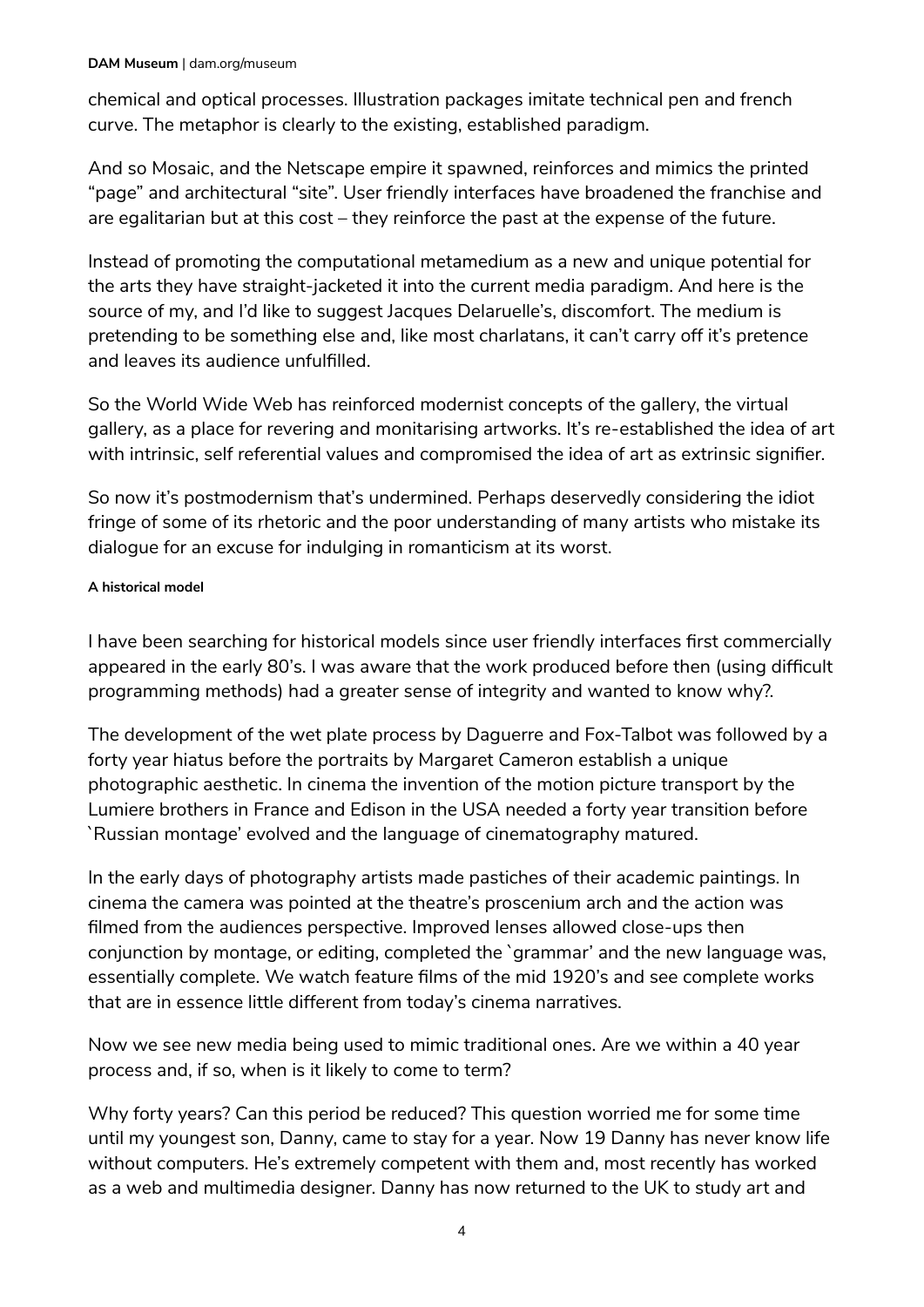technology with Roy Ascott at Newport College of Art. He'll be emerging as a new talent in his mid 20's – around 2002. Then it clicked. John Whitney Snr. became the first artist in residence at IBM in 1962 – 40 years earlier. The phrase `computer graphics' was first used that same year.

Forty year is precisely the time it takes for the technology to mature and, more importantly, for a new generation of artists to develop who haven't been influenced by the previous paradigm. It would seem that this can't be condensed. Forty years is it.

Somewhere in the middle years of the next decade we should begin to see a new language, a new aesthetic, a new paradigm emerge. Can we possibly foresee what form it may take?

### **Consulting the oracle**

Brenda Laurel warns against attempts to predict the future (5). By doing so we may prejudice it's evolution.

It's also very difficult for someone who's emersed in the current paradigm to see a future change particularly when that change threatens the accepted wisdom of the status quo. In this sense the future is the enemy. Impressionism would overthrow the 19th century academy and their criticism of impressionism is symptomatic of their distress at the immanence of their demise. That this perception was possibly subconscious is irrelevant. The new paradigm is like a stranger with a loaded gun that's pointing at your head. To make them welcome is tantamount to suicide.

Here again history teaches us that the new is almost inevitably rejected by the holders of the status quo. My favourite example is Schwitters. Today his work seems quite tame and "tasteful". However the contemporary record shows just how confrontational it appeared to his contemporaries and how viscously he was reviled for his use of found materials like the bus and tram tickets which he picked out of the streets of Hamburg.

### **Thanks for the signpost**

If we want to watch the new aesthetic evolve we should perhaps look into those things we like the least, those things which affront our sensibilities the most. It's there, most likely, that the foundations of the new language will lie.

And it's here, perhaps, that we can recognise the true value of Jacques Delaruelle's article (and those of the many other detractors of the new media). It points to a place and reassures us that the computational metamedium and telecommunication process, by being so reviled, are almost certain to become a part, at least, of the future paradigm. What artists will be doing with them is anyone's guess.

### *References*

Spencer Brown, G., The Laws of Form, George Allen and Unwin, London 1969. Brown, Paul, Stephan Barron, Catalogue essay for the Telstra Adelaide Festival, April